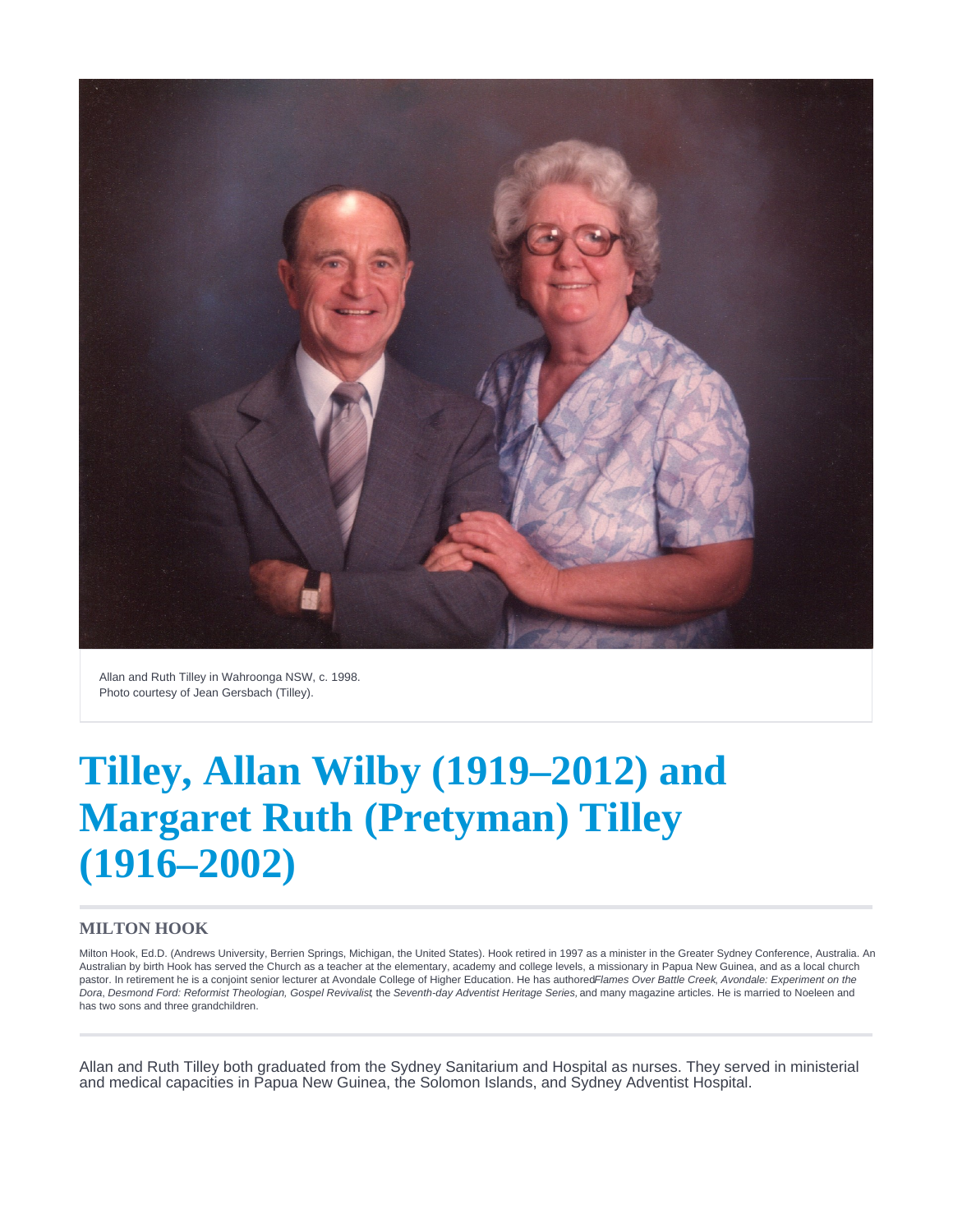# <span id="page-1-0"></span>Early Years

Allan Wilby Tilley was born in Mount Gambier, South Australia, on September 30, 1919, to Seventh-day Adventist parents. He was the youngest of their ten children. All of his schooling took place in Mount Gambier. Tragically, when he was sixteen, both parents died within three weeks of each other. Tilley joined his older brothers in a plastering business.[1](#page-2-0)

# Further Education

Tilley's pastor encouraged him to attend the Australasian Missionary College at Cooranbong, New South Wales, where he completed some biblical studies in 1939, preparing for entrance into the Sydney Sanitarium and Hospital  $(SSAH)$  nursing class of 1940. On December 5, 1943, he graduated from the general nursing course?

# Church Employment

In 1944, Tilley accepted an appointment as a ministerial intern for the Glen Innes-Inverell-Tenterfield region of New South Wales[.](#page-2-0)<sup>3</sup> His only means of transportation among the scattered church members was a bicycle.<sup>4</sup> All year he corresponded with his sweetheart and fellow-nursing graduate, Margaret Ruth Pretyman, who was completing her midwifery certificate. Known as Ruth Pretyman, she was born on May 31, 1916, to Percy H. Pretyman and his wife at Warburton, Victoria. She and her family moved to Castle Hill, a suburb of Sydney, New South Wales, where she grew up. She graduated from SS&H in 1943 in the same class as Allan Tilley.

Allan Tilley returned briefly to the SS&H prior to his marriage, which took place in the Wahroonga Seventh-day Adventist church on March 20, 1945.[5](#page-2-0)

Allan and Ruth Tilley were appointed to mission service at Aroma, Papua. The Wolrd War II had not officially concluded, but the area was deemed safe. Nevertheless, the ship that took them to their coastal destination in April 1945 sailed under sealed naval orders as a security measure. Tilley was district director, a role that included both Allan and Ruth Tilley conducting a medical clinic. The humid Aroma station was isolated and malaria was common. After about six months, and expecting her first child, Ruth Tilley was advised to return to Sydney for medical attention.  $\tau$  Tilley remained for a few months until a replacement arrived and then he, too, returned to Sydney in time for their daughter Ella's birth[.](#page-2-0) There followed brief nursing stints for Allan at SS&H and Warburton Sanitarium® Their second daughter, Margaret, was born at Warburton.

In good health once more, the Tilleys accepted a second term of overseas service, this time at Kwailibesi on the northern tip of the island of Malaita, British Solomon Islands. Allan Tilley flew to the island group on August 12, 1[9](#page-2-0)48? Ruth Tilley and their two girls sailed a little later. Allan Tilley directed all the Adventist mission work on the island, supervising a handful of national missionaries and conducting widespread clinical work centered at headquarters. Later, he related stories of healings in answer to prayer and Christian victories in the face of opposition from evil spirits. At one time, the locals were stricken with a whooping cough epidemic. A doctor friend in America, not knowing what was happening on Malaita, mailed a parcel of the new wonder drug, penicillin. Tilley administered it with remarkable results, saving many lives and winning profound regard for the Adventist mission.<sup>[10](#page-2-0)</sup>

Five years at Kwailibesi reduced Ruth Tilley to poor health once more. Expecting her third child, she was advised to return home[.](#page-2-0) She and her two daughters arrived in Sydney on July 27, 1952.11 Allan Tilley arrived on October 19, in time for the birth of his third daughter, Jean.<sup>[12](#page-2-0)</sup>

The year 1953 saw the beginning of a long tenure in Sydney. For three years Tilley worked in the hydropathic treatment rooms operated by the Church in the inner city at Hunter Street.<sup>13</sup> His fourth daughter, Elizabeth, was born. It was about this time that he began evening classes at Ultimo and, later, Newcastle, to qualify himself as a medical technologist[.](#page-2-0)<sup>14</sup> The training fitted him for work in the pathology laboratory of his alma mater, renamed Sydney Adventist Hospital (SAH). From 1956 to his retirement in 1978, he served diligently in the laboratory, much of the time as second in charge. Ruth Tilley spent fourteen of those years working in the female hydropathic rooms at SAH. In 1983, they both received Sydney Adventist Hospital's service award for a combination of forty years employment at SAH. Their daughters, four in all, also graduated from general nursing at SAH.<sup>[15](#page-2-0)</sup>

### After Retirement

TIlley left a big part of his heart in the South Pacific mission field. Many of his retirement hours were spent as a volunteer, assisting with the packing and dispatching medical supplies to Adventist hospitals and clinics in the South Pacific.<sup>16</sup> Ruth Tilley passed away in 2002. Tilley's final eleven months were spent at the Avondale Aged Care facilities, Cooranbong, New South Wales, Australia[.](#page-2-0) He died on May 1, 2012.<sup>ts</sup> Tilley was a man of few words and impeccable Christian character who labored tirelessly in the paramedical field.